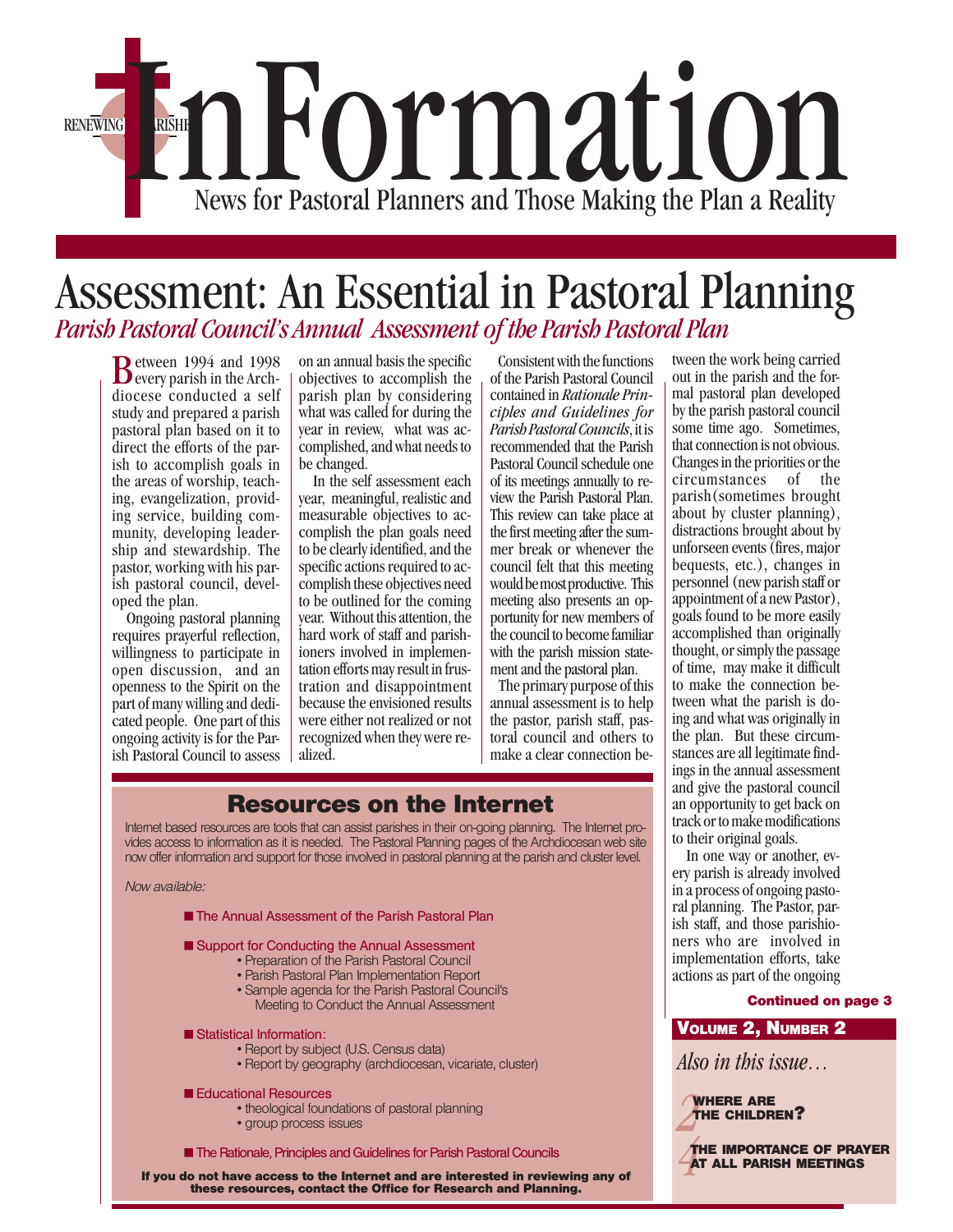# *2* here are the kids? **APPLYING PARISH DATA TO A PASTORAL CONCERN**

It's ten P.M. do you know where your kids are? A few years back, this was a public service announcement repeated frequently on the network television stations. One of the important jobs of a parish community is to know the children of the parish. Parents and godparents of children are obliged to form their children in the faith and practice of a Christian life by word and example. By virtue of his office, the pastor is obliged to provide for the catechetical formation of adults, young people, and children. (Canons  $77\overline{4}$ , 776) A first step to providing support for parents and education for the children is to account for the children living in the parish.

 U.S. Census report 4B, distributed to the Pastors in July, 2002, accounts for all the children under 18 living in the parish at the time of the 2000 census and the living arrangements that they were in. This includes those living with both parents, just their father or mother, a grandparent, other relative or non relative, or in a group home.

 The part of the Annual Pastoral Report entitled Report on Catholic Education asks parishes to account for all Catholic children in public schools, non-Catholic private schools, or Catholic schools other than

Volume 2, Number 2 • FALL 2002

EDITOR: Evelyn Brannan Tarpey

> Robert Parfet CONTRIBUTORS: Dr. Robert Miller

Published by the Office for Research & Planning Archdiocese of Philadelphia

> *etarpey@adphila.org 215-587-3545*

the parish school. When these numbers are added to the parish school enrollment, they comprise all of the children that the parish knows about and is able to count.

 The number of parish children in public and non Catholic private schools can be compared to the number enrolled in the parish religious education program. The difference represents an opportunity for different or better parish programs to attract the missing children and their parents to religious education programs.

 This number of parish children known to be enrolled in some school can also be compared with the number of babies baptized at the time the children were born. For example, children in elementary school (K-6) in 2000 were born between 1989 and 1995. Taking into consideration the number of children who may move in and out of the parish before starting school, this can give the parish a very rough estimate of the number of children to be accounted for. In the Archdiocese of Philadelphia, we estimate that parishes are able to identify the enrollment status of about 88% of children in the elementary grade levels (K-8) and 61.8% of the high school age children. At any point in time, about 75% of the elementary age children are enrolled in Catholic schools or some type of Catholic religious instruction--only 40.4 % of the estimated number of high school children are enrolled. How does your parish compare?

 Finally, by looking at the total number of children living in the parish on U.S. Census Report 4B, the parish can consider the share of all school age children who are known by the parish. This may provide opportunities for evangelization by addressing the needs of the children and, through them, their parents.

# $\bigcup$ Take a Closer Look

In addition to the viewing U.S. Census reports on the Archdiocesan web site, you can create your own reports by accessing the American Factfinder section of the Census Bureau's site. Go to http://factfinder.census.gov and click on "Enter a Street Address." After you enter the requested information and click the "Go" button, you are prompted to select a geographic area and click 'Go.'" This action returns a screen showing all of the census information that is available for the area you selected. Click on one of the links to explore the different maps and data elements that are available.

Upon viewing a data table, you can modify your request to choose a different table, data set or geography. Click on the "Change Selections" menu item and choose the element you want to change.

Some of the data sets that may prove valuable are:

**E Census 2000 Summary File 1 (SF1)** - contains basic demographic information asked of all respondents **1990 Summary Tape File 3 (STF3)** - basic demographic information asked of all respondents in the 1990 **Census** 

**E Census 2000 Summary File 3 (SF3)** - detailed demographic information asked of a sample of the population [scheduled for release by the end of September 2002]

By using American Factfinder, you can obtain more detailed demographic breakdowns and locate demographic data for smaller communities within your parish.

If you have questions concerning the data or how to access it, contact Robert Parfet, Assistant Director of the Office for Research and Planning at 215-587-3545 or resplan@adphila.org

✝

### **Same mission, many approaches**

Pastoral planning is the work of disciples who are committed to the renewal of themselves and the Church, and open to the guidance and movement of the Holy Spirit.

Pastoral planning is taking place in many dioceses throughout the world and resources on the web may offer new ways of looking at pastoral issues. Different perspectives can help pastoral planners to approach their cyclical work with energy and freshness.

**Other Websites with support for pastoral planning:**

| www.georgetown.edu/research/cara Center for Applied Research in the Apostolate |
|--------------------------------------------------------------------------------|
|                                                                                |
| www.cppcd.org Conference for Pastoral Planning and Council Development         |
|                                                                                |
|                                                                                |
|                                                                                |
|                                                                                |

### **Mailing list**

The Office for Research and Planning has a mailing list for those who wish to receive notice of new pastoral planning resources and statistical information, either by electronic or regular mail. **Please pass** this information on to parish staff, members of Parish Pastoral Council and leaders of parish organizations. They can contact the Office for Research and Planning at 215-587-3545 or resplan@adphila.org to request that their name be added to our mailing list.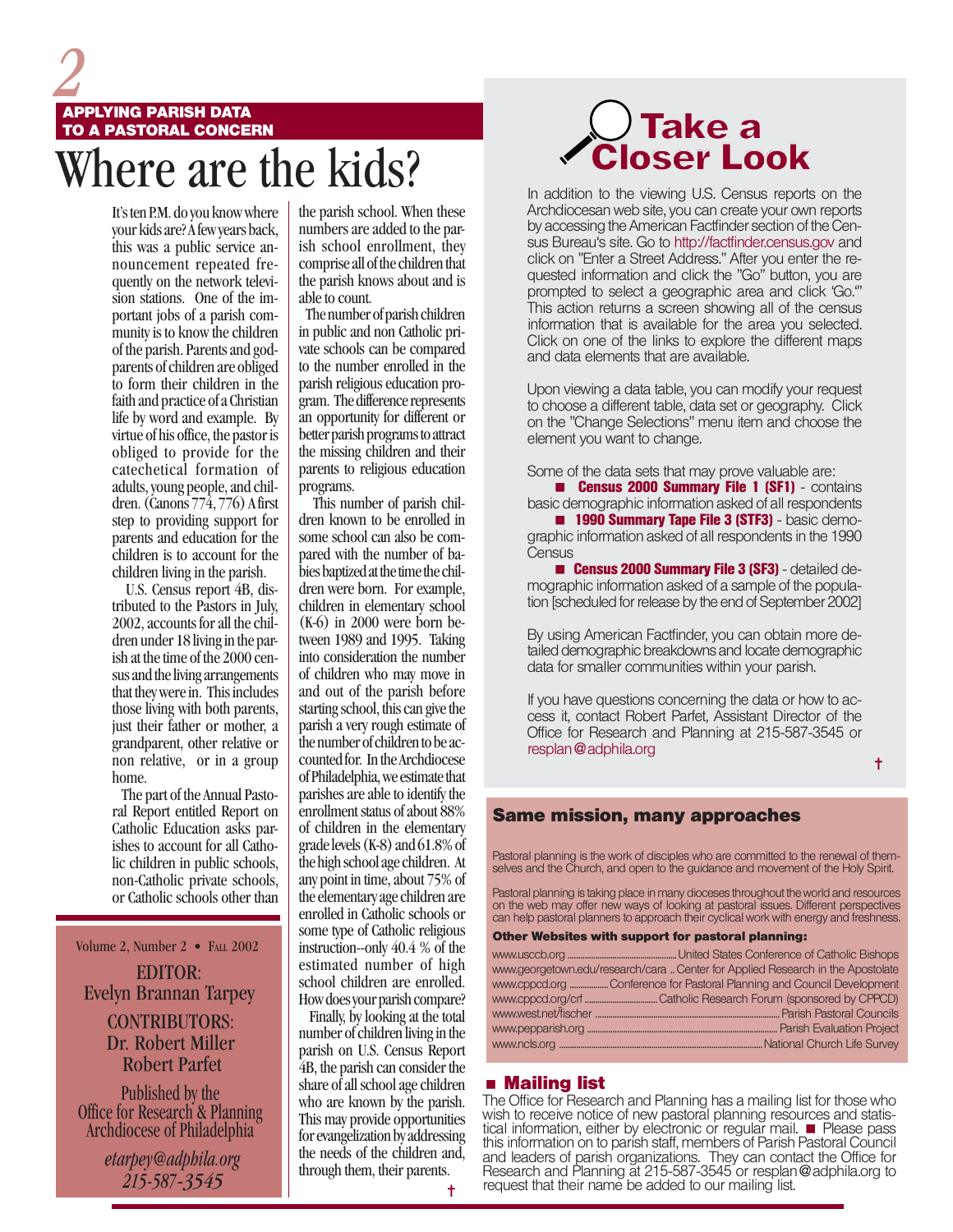

## Transitions:

When parish groups reconvene after a summer break, there has usually been some change in the membership. How are new members oriented to their role and to the on-going work of the group? How can the experiences of members who are leaving a parish group be used to improve and strengthen it?

As parish organizations begin their meetings, members may feel a bit unsettled and not have a sense of why. It may be beneficial for the leader of the parish organization to remind them that any change in membership affects the dynamics of a group. Adjustments will need to be made. How will the group compensate for the loss of the talents of the outgoing member? How will the group utilize the gifts of the new member?

#### *Orienting New Members*

 In some parishes, a member of the parish staff and/or the leader of the parish organization meet with new members to explain their new role as well as the structure and responsibilities of this parish organization. They review how this organization helps the parish to live out its mission. During this orientation session, they also discuss how the organization tends to operate ( the frequency, length, location and focus of meetings), give a summary of the issues addressed and the decisions made during the previous year (perhaps by sharing minutes from last year's

## *"The Lord will guard your coming and going both now and forever. " Psalm 121:8*

meetings) and briefly go over the issues that will be important in the coming year. This meeting also provides an opportunity for new members to ask questions, clarify their understanding of their role and learn how this parish group fits into the overall organization of the parish

 I n some parishes, all of the members of a parish organization welcome and orient new members. By sharing responsibility for the orientation of new members, each member of the group can reflect on their experiences of the past year and their hopes for the coming year. All present have a chance to hear,asagroup,areviewofthe past year and their expectations for their current work.

New members may find it beneficial to have a written outline of their new roles and responsibilities. This could also include the expectations of the leader concerning their performance in this service to the parish.

In some parishes, orientation takes place on a more informal basis or it is assumed that the new members are bright and will soon understand what it is all about.

#### *Farewell... but not yet*

Most parishes groups find wonderful ways to express their gratitude to those who are completing their service in a particular role. Outgoing members receive gifts, plaques or

other symbols of appreciation for the time and talent that they have shared with their parish. An additional way of honoring their contribution to the parish may be to ask them to give just a little more time. Thisrequest may sound pushy, and you may wonder: haven't they given enough? In reality, there is something else that the parish still needs from them. It is feedback on their experience of being a member of a parish organization.

Exit interviews can help to strengthen parish organizations. Outgoing members can share their experiences, both positive and negative. They can also be asked about their personal growth and reflect on what they learned about themselves, the organization and their parish as a result of their service on a parish board or their participation in a parish ministry. Those who are leaving a parish group seldom cease to be involved in service to the parish, therefore this new understanding may soon be carried to another activity within the parish.

 Outgoing members could also be asked to assist with the orientation of new members. They can be a wonderful resource for answering the questions that new members may have about their role and responsibilities. They may just be waiting to be asked!

## **Training to Support Pastoral Planning**

**FALL SESSION Developing Facilitation Skills for Parish Meetings**

Facilitators can help parish groups to share ideas, test assumptions, set criteria, esolve conflicts, develop plans and make quality decisions.

Sessions will provide instruction concerning the dynamics of working groups and group decision making as well as training in intervention strategies and helping groups to reach concensus.

**Saturdays, Oct. 5, Oct. 26 & Nov. 9 Archdiocesan Office Center 222 North 17th Street in Philadelphia Each session begins at 9:30 am and concludes at 12:30 pm. Free Parking is available.**

**FEE IS \$25.00 REGISTRATION IS REQUIRED Call the Office for Research & Planning (215) 587-3545**

*For consideration: Howare the "comings and goings" of members handled by organizations in your parish? What have been the results?* t

### *Parish Pastoral Council's Annual Assessment (Continued from page 1)*

development of the parish community. To continue the work that has gone before is good stewardship and it respects the work of these dedicated people. As a part of this ongoing process, Parish Pastoral Councils need routinely to:

**1** review what is being done, **2** consider whether what is being done is moving the parish toward its stated goals,

**3** develop objectives for the next year to continue to accomplish their goals.

 Those implementing the pastoral plan (staff and parishioners) will need to understand why they are being asked to assess their efforts. Many implementers are not members of the Parish Pastoral Council

and may need some education/ training in order to place their implementation efforts in the context of pastoral planning. They will need to understand the purpose of this assessment that it is a steering mechanism for the ongoing renewal of the parish and a means to help the parish pastoral council stay aware of what is happening in the parish.

Help for parishes that want to engage in the annual review of the parish pastoral plan include Mary Gindhart, Coordinator of Parish Pastoral Councils Program (215-587-3694), Evelyn Brannan Tarpey in the Office for Research and Planning (215- 587-3545) and the Archdiocesan web site at *www.archphila.org.* ŧ